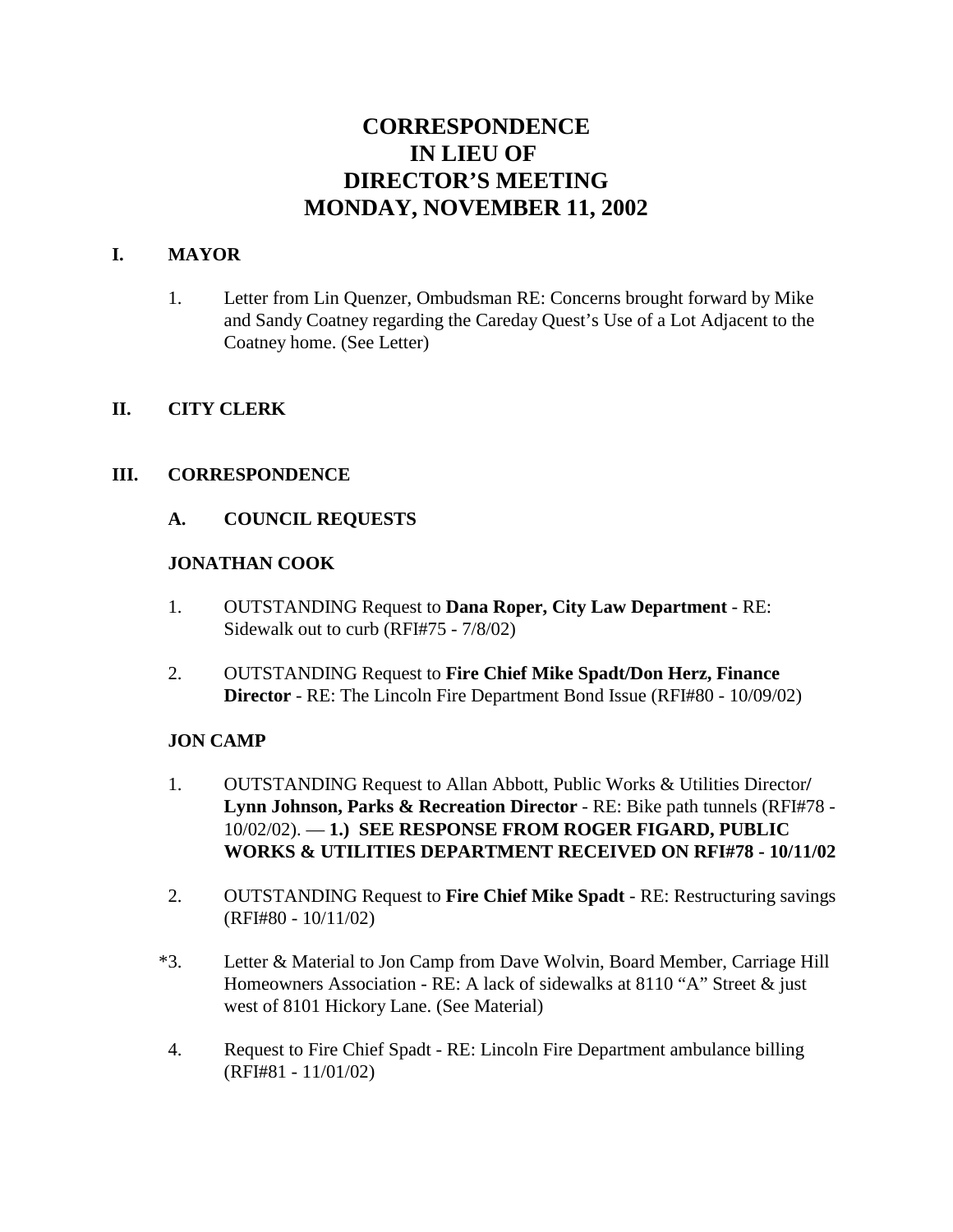#### **TERRY WERNER**

- 1. OUTSTANDING Request to **Allan Abbott, Public Works & Utilities Director**/ Larry Worth, StarTran - RE: HandiVan Complaint (RFI#73 - 10/16/02). — **1.) SEE RESPONSE FROM LARRY WORTH, STARTRAN RECEIVED ON RFI#73 - 10/22/02**
- 2. Request to Allan Abbott, Public Works & Utilities Director RE: Need for Repair on Roadway (RFI#75 - 10/25/02) — **1.) SEE RESPONSE FROM WILLIAM NASS RECEIVED ON RFI#75 - 11/06/02**
- 3. Request to Joel Pedersen, City Law Department RE: Information on Gas Utility Options (RFI#76 - 10/25/02). — **1.) SEE RESPONSE FROM JOEL PEDERSEN, CITY LAW DEPARTMENT RECEIVED ON RFI#76 - 11/7/02)**
- 4. Request to Wynn Hjermstad, Urban Development Department/Terry Uland, Neighborhoods, Inc. – RE: Maintenance Assistance (RFI#78 - 10/28/02). — **1.) SEE RESPONSE FROM STEVE WERTHMANN, URBAN DEVELOPMENT DEPARTMENT RECEIVED ON RFI#78 - 11/01/02**

### **KEN SVOBODA**

1. OUTSTANDING Request to **Fire Chief Mike Spadt** - RE: Fire Department activity by station  $(RFI#13-1A - 10/18/02)$ 

### **COLEEN SENG**

- 1. OUTSTANDING Request to Public Works & Utilities Department, Traffic RE: The difference in Speed limits on Havelock Avenue (RFI#913 - 10/28/02) **SEE RESPONSE FROM SCOTT OPFER, PUBLIC WORKS, RECEIVED ON RFI#913 ON 11/07/02**
- \*\*2. Response from Harry Kroos, Public Works & Utilities Department to Coleen Seng on RFI#912 received on 11/04/02 - RE: Sidewalk along Kahoa Park on Leighton Street.
	- 3. Request to Char or Doug Srb, Problem Resolution Team (PRT) RE: Addresses to add to the Agenda for the next PRT Meeting (RFI#914 - 11/04/02)
	- 4. Request to Joel Pedersen, City Law Department RE: Why Lincolnites do not have a choice for natural gas service (RFI#915 - 11/04/02). — **1.) SEE RESPONSE FROM JOEL PEDERSEN, CITY LAW DEPARTMENT RECEIVED ON RFI#915 - 11/7/02**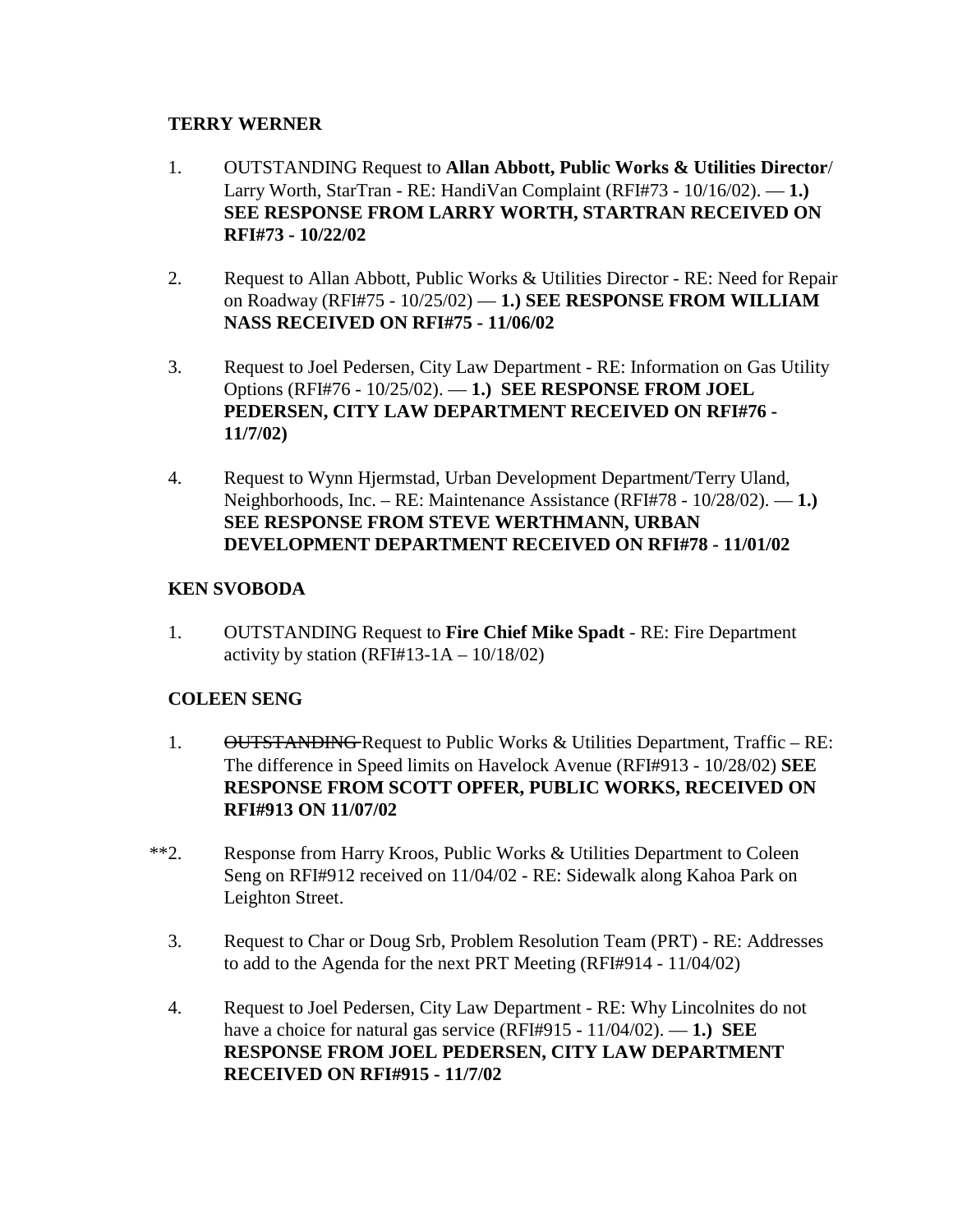5. Request to Law/Planning/B&S/Finance - with carbon copy to County Assessor's Office/County Register of Deeds Office/City Clerk's Office/City Real Estate Office/Mayor's Office – RE: Can someone help Lincoln Central Labor Union in their attempt to buy a piece of property (RFI#916 - 11/7/02)

### **GLENN FRIENDT**

- \*1. Letter from Charles Fricke, Assistant Vice President, Administration, Information Technology Inc. –  $RE: 14<sup>th</sup> Street and Old Cheney/Warlick Blvd. construction$ (See Letter)
- \*2. Revised Response from Fire Chief Spadt to Glenn Friendt on RFI#17 received on 11/01/02 - RE: Fire Department activity by station.
- 3. Request to Allan Abbott, Public Works & Utilities Director/Randy Hoskins, Traffic Engineer - RE: Information Technology Inc. letter regarding  $14<sup>th</sup>$  Street  $\&$ Old Cheney (RFI#18 - 11/7/02)

## **B. DIRECTORS AND DEPARTMENT HEADS**

## **BUILDING & SAFETY DEPARTMENT**

- \*1. Fiscal Impact Statement Building & Safety Inspection & Enforc.- (See Material)
- \*2. Material from Rodger Harris RE: Noncompliance with public access over Lot 18, Horizon Business Center Addition, Use Permit No. 117. (See Material)

# **FINANCE/CITY TREASURER**

- \*1. Material from Don Herz, Finance Director & Melinda J. Jones, City Treasurer RE: Resolution & Finance Department Treasurer Of Lincoln, Nebraska - Investments Purchased October 21 Thru October 25, 2002.
- \*\*2. Material from Don Herz, Finance Director & Melinda J. Jones, City Treasurer RE: Resolution & Finance Department Treasurer Of Lincoln, Nebraska - Investments Purchased October 28 thru November 1, 2002.

# **HEALTH DEPARTMENT**

- \*1. Response E-Mail from Bruce Dart to Andrea L. Watkins E-Mail -- RE: The Animal Ordinances. (See E-Mail's)
- \*2. Response Letter from Bruce Dart to Angie Hlava RE: Flying squirrels. (See Letter)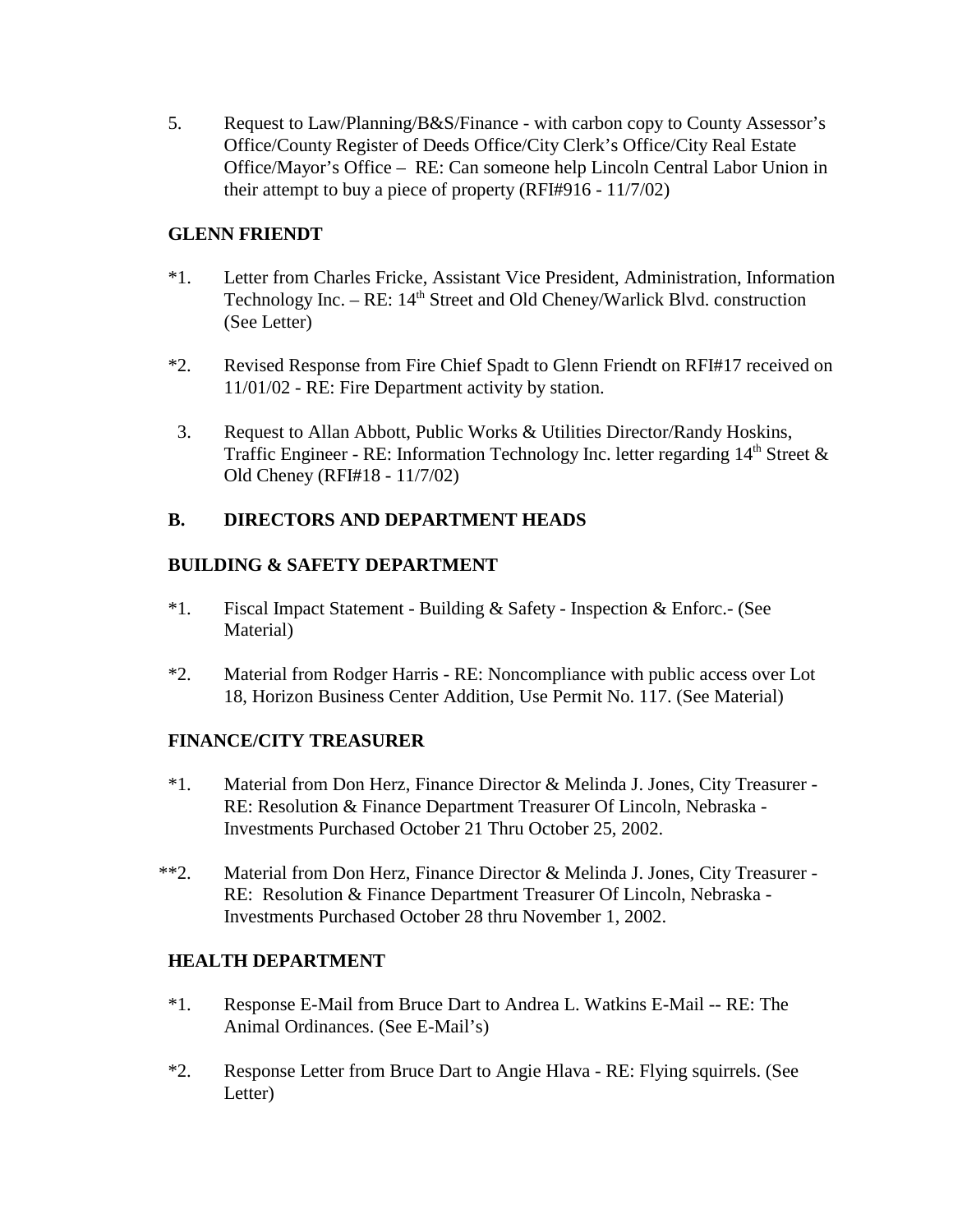\*\*3. NEWS RELEASE - RE: Last Household Hazardous Waste Collection For The Year Is Scheduled For November 16, 2002. (See Release)

# **LIBRARY**

\*1. NEWS RELEASE - RE: Planning Process Initiated - Public Meetings Scheduled. (See Release)

# **PARKS & RECREATION DEPARTMENT**

\*1. Memo from Community Forestry Advisory Board to Jonathan Cook - RE: Recommendations regarding amendments to sidewalk space landscaping regulations. (See Memo)

## **PLANNING**

- \*1. Memo from Marvin Krout RE: Comprehensive Plan Amendment No. 02002.4 (Bill #02R-263) and Change of Zone No. 3370 (Bill #02-166)(South  $112<sup>th</sup>$  & Old Cheney Road). (See Memo)
- \*2. Material from Marvin Krout RE: 02R-247 Minor Change to Impact Fee Schedule for Arterial Streets. (See Material)
- \*\*3. Memo from Jean Walker RE: Change of Zone No. 3376 (Bill #02-167) (R-2 Residential to H-3 Highway Commercial, N.W. 14<sup>th</sup> & West "O" Street). (See Memo)
- \*\*4. Memo from Marvin Krout RE: West Gate Bank Change of Zone No. 3375 (Bill #02-170) - Use Permit No. 146 (Bill#02R-277) - Waiver of Design Standards No. 02020 (Bill #02R-276) - Street Vacation No. 01024 (Bill #02-164). (See Memo)

### **PLANNING COMMISSION FINAL ACTION . . . . .**

- \*\*1. Pre-existing Special Permit No. 27B (Alltel Parking Lot S.  $27<sup>th</sup>$  & Cindy Drive -RESO #PC-00769)
- \*\*2. Final Plat No. 02030 Ridge Pointe 2nd Addition (Rock Cliff Drive East of Ridge Road) - RESO #PC-00771
- \*\*3. Final Plat No. 02034 Fallbrook  $4<sup>th</sup>$  Addition (N.W.  $6<sup>th</sup>$  & Nighthawk Road -RESO #PC-00772)
- \*\*4. Final Plat No. 02028 -Stone Ridge Estates 1<sup>st</sup> Addition (Northwest of the intersection of So. 27<sup>th</sup> Street and Yankee Hill Road) Resolution No. PC-00770.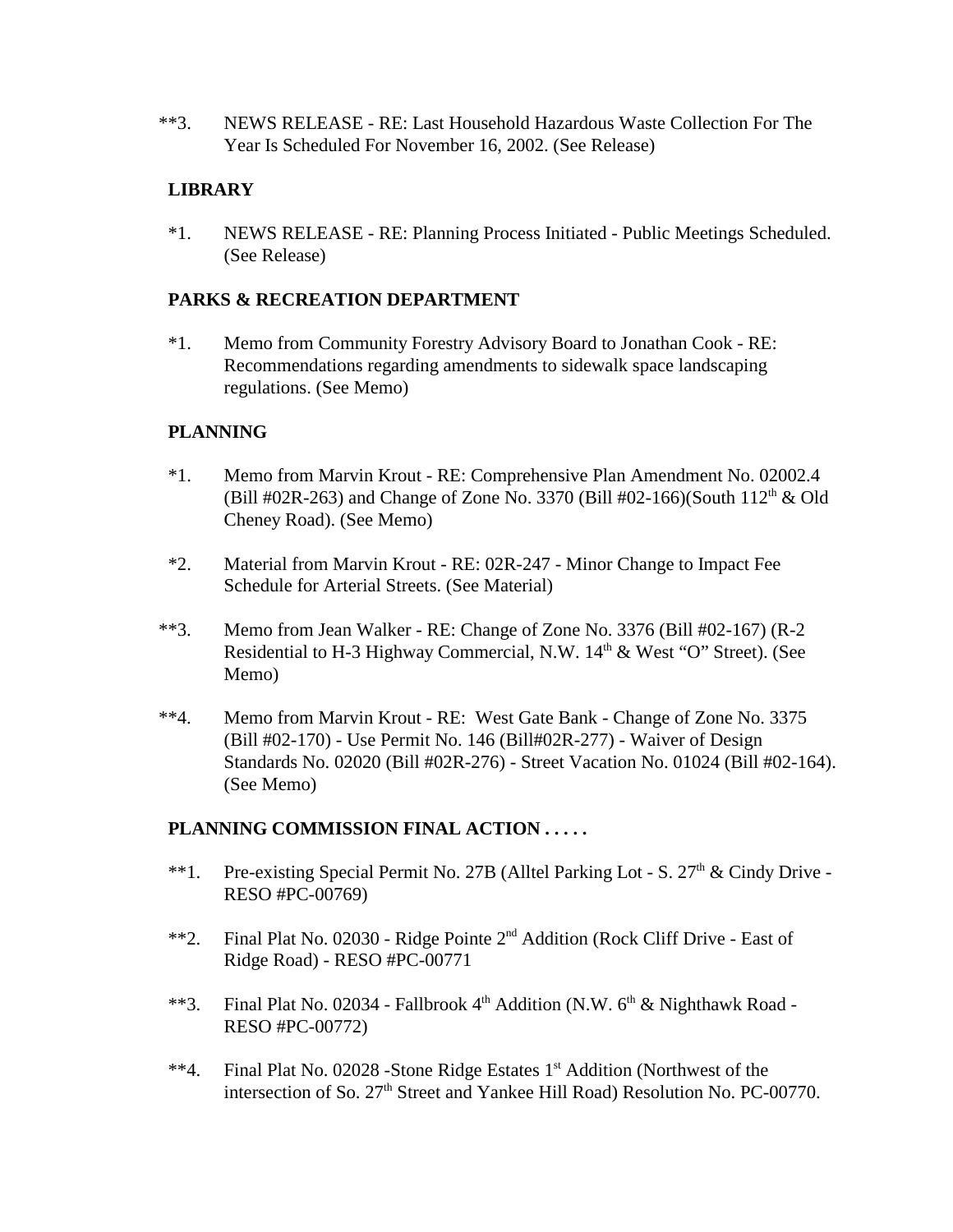### **PUBLIC WORKS & UTILITIES DEPARTMENT**

- <sup>\*1</sup>. Response E-Mail from Scott Opfer RE: Speed limit along 66<sup>th</sup> from Holdrege to Vine. (See E-Mail)
- \*\*2. Response Letter from Harry Kroos to Carriage Hill Homeowners Association, Dave Wolvin - RE: The progress of the sidewalk construction along "A" Street adjacent to the property at 8110 "A" Street. (See Letter)

## **C. MISCELLANEOUS**

- \*1. Letter & Material from Ben Goble RE: Articles from his "crime file" In view of such current items as to how to fund School Resource Officers and also the bond issue on the Fire Department, history might become a relevant factor - (Copy of all this Material is on file in the City Council Office)
- \*2. E-Mail from Joseph W. Johnson, Jr. RE: Need for Ordinance -thinks it is time that the Council pass an ordinance barring city employees from actively taking part in partisan or non-partisan political campaigns, federal, state or local, while on city time. (See E-Mail)
- \*3. E-Mail from Ms. Loop RE: Sophy Teeter Student Nursing Residence. (See E-Mail)
- \*4. Letter from Michael Niederhaus, Hilltop Heights Homeowners Association to James D. Faimon, City Attorney's Office - RE: Delinquent Weed Assessments - Hartland Homes North 2<sup>nd</sup> Addition, Outlot B - Account No. 2140771. (See Letter).
- \*5. Letter from Robert Desmond Gibson RE: Special Permit #1691 (See Letter).
- \*6. E-Mail from Jean Kamrath RE: Please consider saving the old LGH dorm (See E-Mail)
- \*7. E-Mail from Sandy Anderson RE: The Animal Ordinances (See E-Mail).
- \*8. CERTIFIED LETTER from Nebraska Liquor Control Commission RE: You are hereby notified that a hearing will be held upon the application of BJT, Inc., dba "The Office" for a Class I License at 1211 "O" Street on Tuesday, November 12, 2002 at 1:00 p.m. - For the following reason: – (See letter).
- \*9. E-Mail from Sandy RE: The Animal Ordinances. (See E-Mail)
- \*10. E-Mail from Pete Beau RE: Impact Fees. (See E-Mail)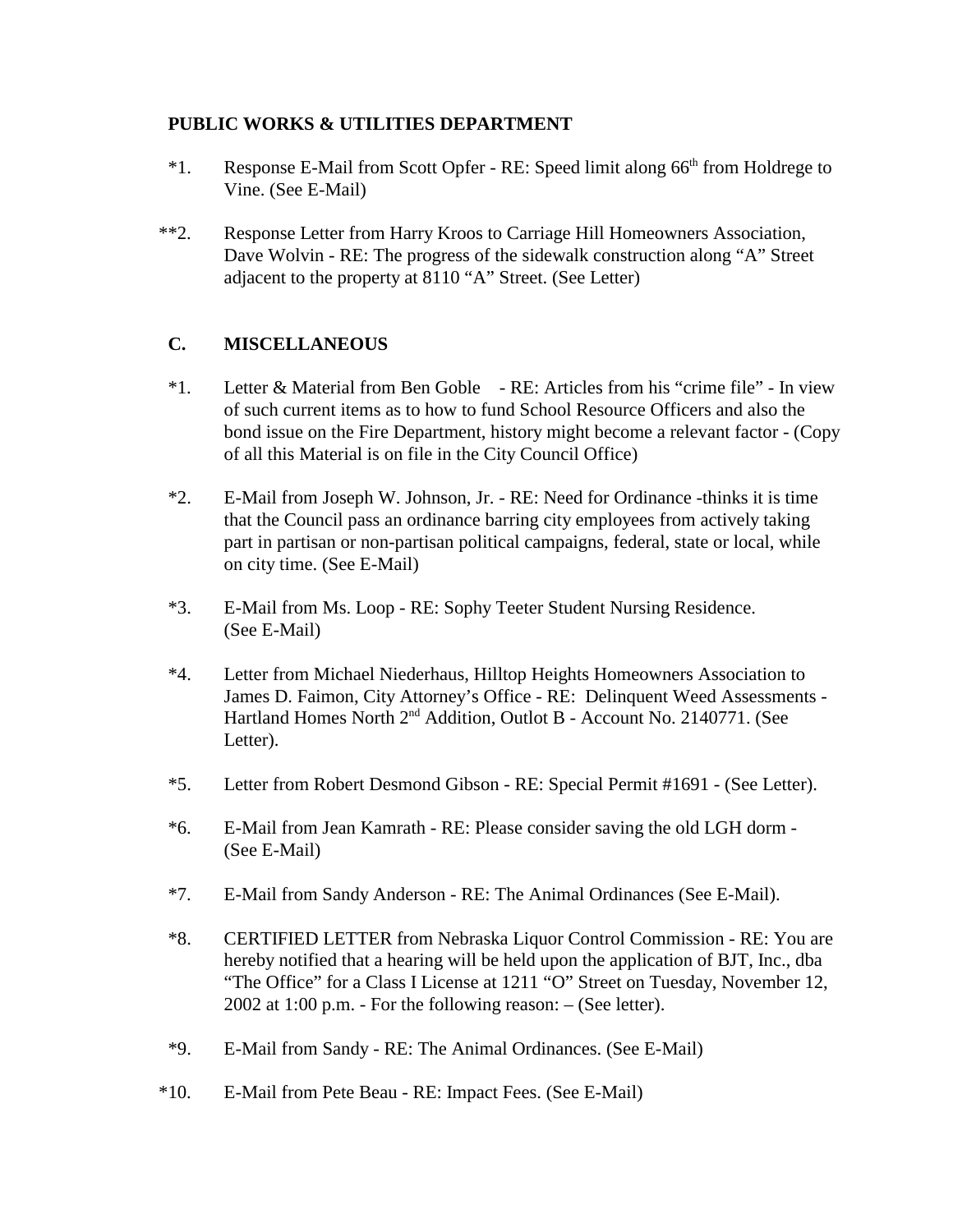- \*11. E-Mail from Charles Yost RE: Bond Issues. (See E-Mail)
- \*12. E-Mail from Andrea L. Watkins RE: Animal Ordinances. (See E-Mail)
- \*13. E-Mail from Jennifer J. Brinkman, President, East Campus Community Organization - RE: In Support of the Impact Fees Ordinance. (See E-Mail)
- \*14. Letter from Trevor A. Brass, Lux Middle School, Boy Scout Troop 25 RE: Impact Fees. (See Letter)
- \*15. E-Mail from Kent & Carolyn Steele RE: The Cat Ordinance. (See E-Mail)
- \*16. E-Mail from Carol McShane RE: To the Lincoln General Nurses' Dorm vote to designate it as an historic landmark. (See E-Mail)
- \*17. E-Mail from Carol Dicks RE: You will consider requesting historic landmark designation for the Sophy Teeters Nurses Residence on the West BryanLGH property. (See E-Mail)
- \*18. Letter from REALTORS Association of Lincoln, Darlene Starman, 2003 President - RE: The Impact Fee Ordinance. (See Letter)
- \*19. **4 E-Mail's** from John & Carol Brown; Lynn Senkbeil; Karrie & Bruce Dvorak; Daniel B. Lutz; - RE: The Sophy Teeters Nurses' Home at 17<sup>th</sup> & Lake. (See E-Mail's)
- \*\*20. E-Mail from Thor Schrock, CEO, Schrock Innovations, Inc., RE: Mayoral Race. (See E-Mail).
- \*\*21. Material from Gene Brake, 2002 Chairman, Lincoln Chamber of Commerce RE: Impact Fees. (Council received their copies on 11/4/02) (See Material)
- \*\*22. Petition/Signatures RE: Against Impact Fees (Council received their copies on 11/4/02) (See Petition)
- \*\*23. **2 E-Mail's** from Dan Haase; Melodee Landis; RE: Impact Fees (Council received their copies on 11/4/02) (See E-Mail's)
- \*\*24. **3 E-Mail's** from Rachel M. Pokora; Kurtis Suhr; Deborah Rollins Tenopir; RE: The Sophy Teeters Nurses' Residence (Council received their copies on 11/4/02) (See E-Mail's)
- \*\*25. CERTIFIED MAIL , SUMMONS RE: Summons You have been sued by Richard Hedrick (Council received their copies on 11/4/02) (See Material)